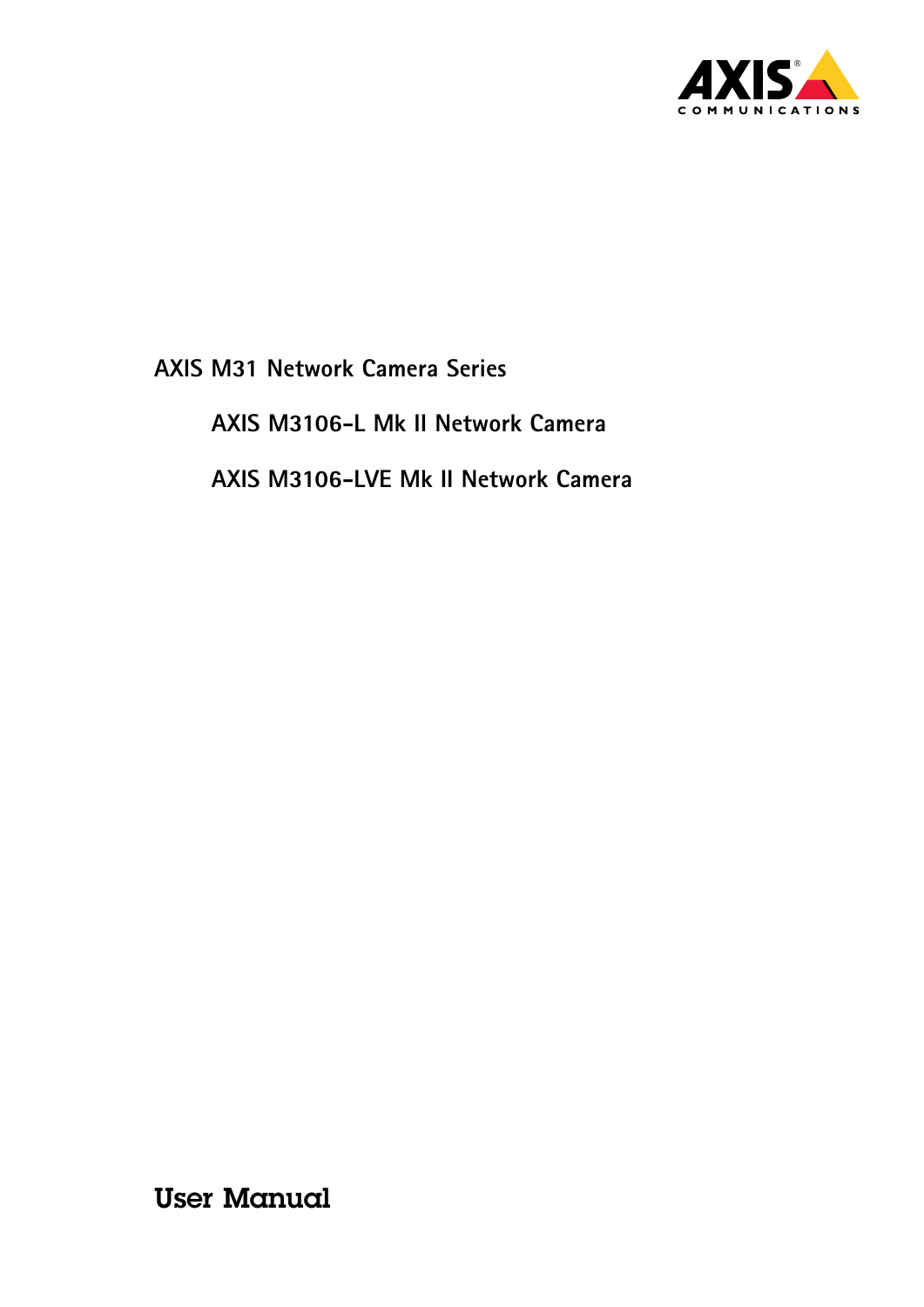# Table of Contents

| 3                                                                                                                                          |
|--------------------------------------------------------------------------------------------------------------------------------------------|
| $\overline{4}$                                                                                                                             |
| 5                                                                                                                                          |
| 5                                                                                                                                          |
| 6                                                                                                                                          |
| How to choose video compression format<br>$\overline{7}$                                                                                   |
| $\overline{7}$                                                                                                                             |
|                                                                                                                                            |
| $\overline{8}$<br>How to reduce noise in low-light conditions                                                                              |
|                                                                                                                                            |
| $\begin{array}{c} 8 \\ 8 \\ 9 \end{array}$                                                                                                 |
|                                                                                                                                            |
| How to select exposure mode<br>How to maximize details in an image<br>How to trigger an action<br>Troubleshooting<br>Troubleshooting<br>10 |
| 10                                                                                                                                         |
| 10                                                                                                                                         |
| 10                                                                                                                                         |
|                                                                                                                                            |
| $\frac{11}{12}$                                                                                                                            |
| 13                                                                                                                                         |
|                                                                                                                                            |
| $\frac{13}{13}$<br>$\frac{13}{13}$                                                                                                         |
|                                                                                                                                            |
| <b>Buttons</b>                                                                                                                             |
| 13                                                                                                                                         |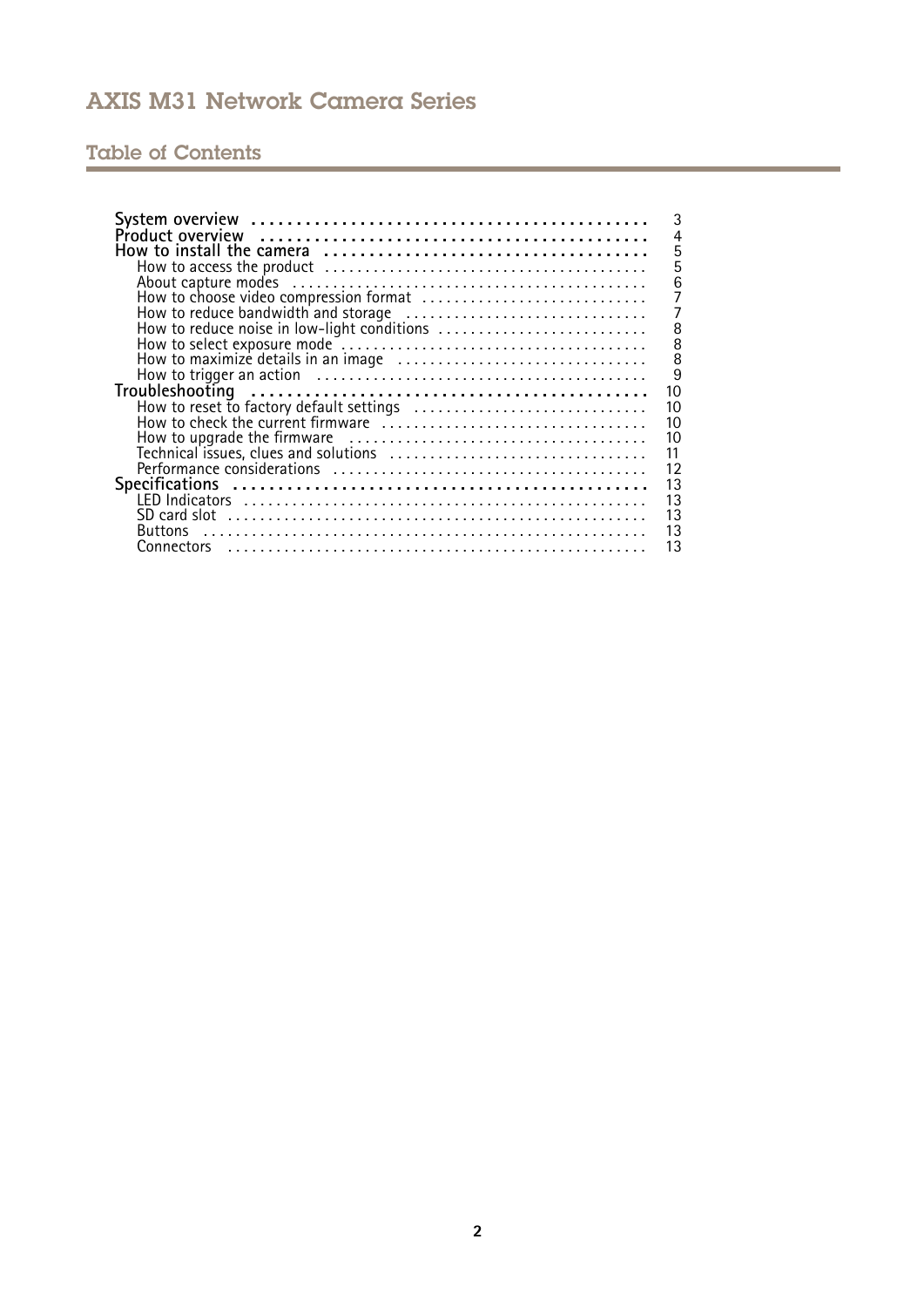# <span id="page-2-0"></span>System overview

# System overview

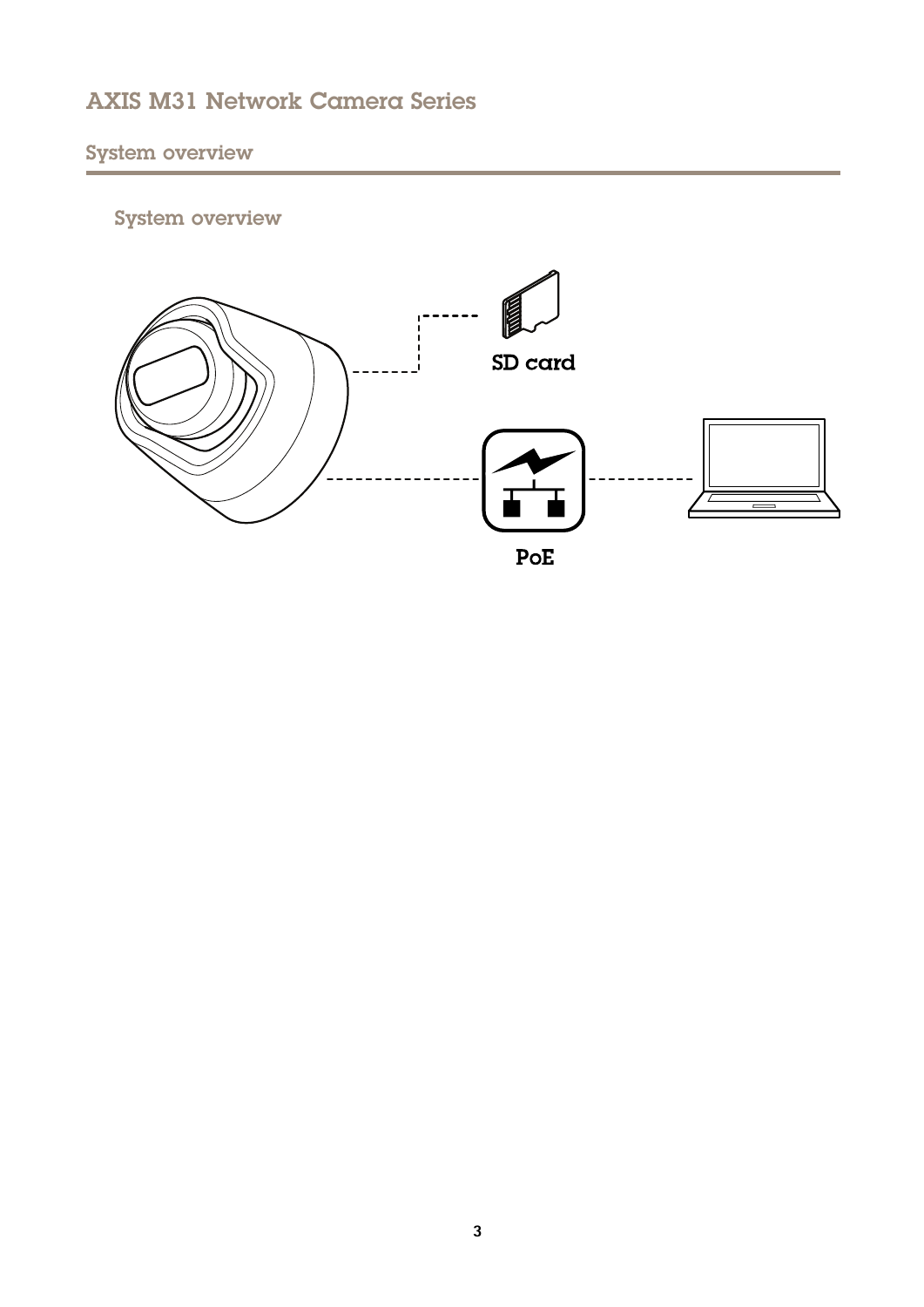# <span id="page-3-0"></span>Product overview

# Product overview





- *1 Status LED indicator*
- *<sup>2</sup> Part number (P/N) & Serial number (S/N)*
- *3 Network connector (PoE)*
- *4 SD card slot*
- *5 Control button*
- *6 Pan lock screw*
- *7 Tilt lock screw*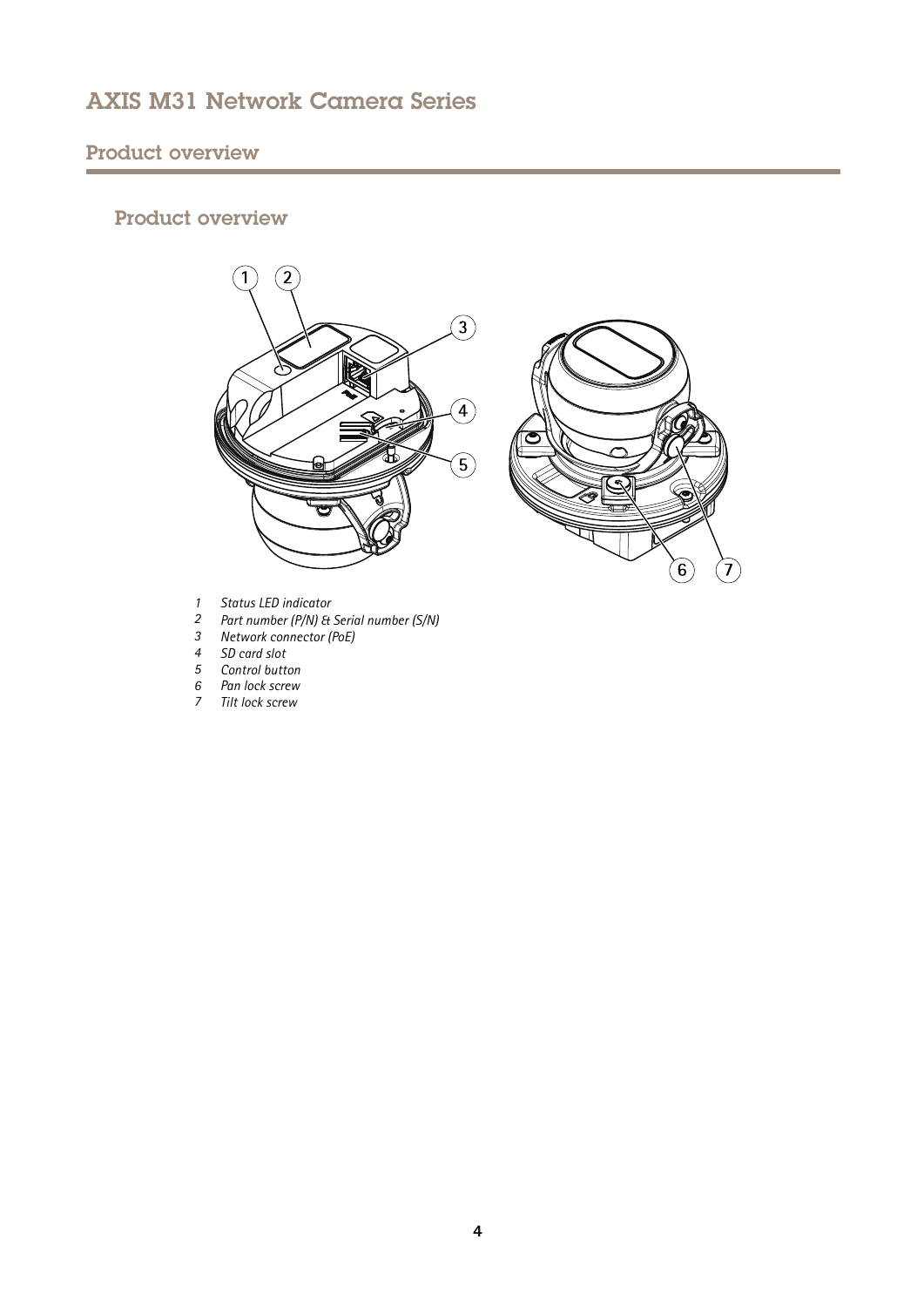### <span id="page-4-0"></span>How to install the camera

# How to install the camera

You can access the built-in help through your product's web page. The help provides more detailed information on the product's features and their settings.

|             | $\bullet$ | $\boldsymbol{c}$ |
|-------------|-----------|------------------|
|             |           |                  |
| About       |           |                  |
| Legal       |           |                  |
| <b>Help</b> |           |                  |

### **How to access the product**

AXIS IP Utility and AXIS Camera Management are recommended methods for finding Axis products on the network and assigning them IP addresses in Windows®. Both applications are free and can be downloaded from *axis.com/support*

The product can be used with the following browsers:

- Chrome™ (recommended), Firefox®, Edge®, or Opera® with Windows®
- Chrome<sup>TM</sup> (recommended) or Safari<sup>®</sup> with OS  $X^{\otimes}$
- Chrome<sup>TM</sup> or Firefox<sup>®</sup> with other operating systems.

If you need more information about recommended browsers, go to *axis.com/browser-support*

#### **How to access the product from <sup>a</sup> browser**

- 1. Start <sup>a</sup> web browser.
- 2. Enter the IP address or host name of the Axis product in the browser's address field.

To access the product from <sup>a</sup> Mac computer (OS X), go to Safari, click on Bonjour and select the product from the drop-down list.

If you do not know the IP address, use AXIS IP Utility to locate the product on the network. For information about how to discover and assign an IP address, see the document *Assign an IP Address and Access the Video Stream* on Axis Support web at *axis.com/support*

#### Note

To show Bonjour as <sup>a</sup> browser bookmark, go to **Safari <sup>&</sup>gt; Preferences**.

- 3. Enter your username and password. If this is the first time the product is accessed, the root password must first be configured.
- 4. The product's live view page opens in your browser.

#### **About secure passwords**

#### Important

When setting the initial password, the password is sent in clear text over the network. If there is <sup>a</sup> risk of network sniffing, first set up <sup>a</sup> secure and encrypted HTTPS connection before resetting the passwords.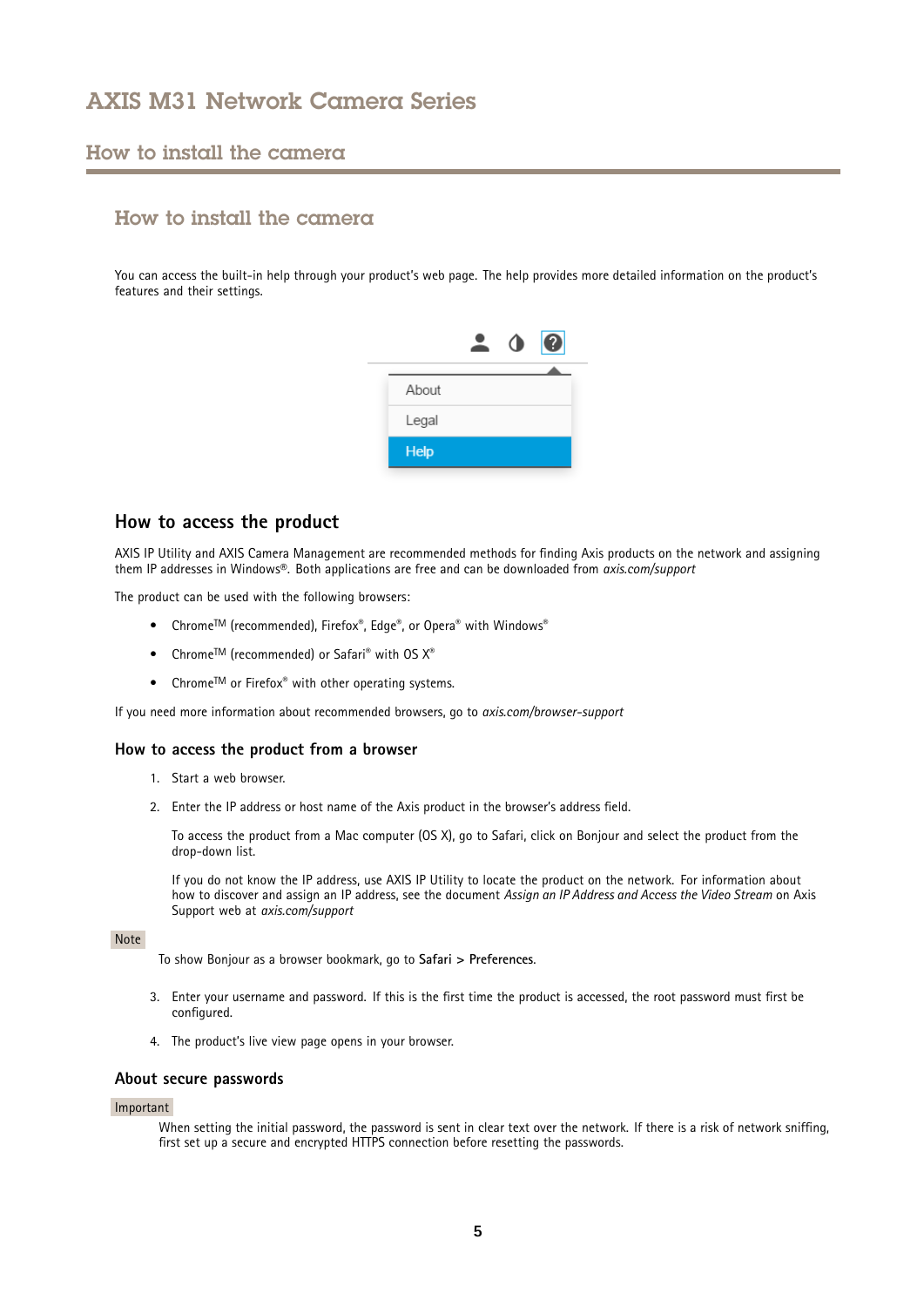## <span id="page-5-0"></span>How to install the camera

The device password is the primary protection for the data and services. Axis' products do not impose <sup>a</sup> password policy as products may be used in various types of installations, but to protect your data do the following:

- Don't use the default password that comes with the products.
- Use <sup>a</sup> password with at least 8 characters, preferably using <sup>a</sup> password generator.
- Don't expose the password.
- Change password at <sup>a</sup> recurring interval, at least once <sup>a</sup> year.

#### **AXIS Internet Dynamic DNS Service**

AXIS Internet Dynamic DNS Service assigns <sup>a</sup> host name for easy access to the product. For more information, see *www.axiscam.net*

To register the Axis product with AXIS Internet Dynamic DNS Service, go to **System Options <sup>&</sup>gt; Network <sup>&</sup>gt; TCP/IP <sup>&</sup>gt; Basic**. Under **Services**, click the AXIS Internet Dynamic DNS Service **Settings** button (requires access to the Internet). The domain name currently registered at AXIS Internet Dynamic DNS service for the product can at any time be removed.

#### Note

AXIS Internet Dynamic DNS Service requires IPv4.

#### **AXIS Video Hosting System (AVHS)**

AVHS used in conjunction with an AVHS service, provides easy and secure Internet access to live and recorded video accessible from any location. For more information and help to find <sup>a</sup> local AVHS Service Provider go to www.axis.com/hosting

The AVHS settings are configured under **System Options <sup>&</sup>gt; Network <sup>&</sup>gt; TCP IP <sup>&</sup>gt; Basic**. The possibility to connect to an AVHS service is enabled by default. To disable, clear the **Enable AVHS** box.

**One-click enabled -** Press and hold the product's control button (see *Product [overview](#page-3-0) on page [4](#page-3-0)* ) for about <sup>3</sup> seconds to connect to an AVHS service over the Internet. Once registered, **Always** will be enabled and the Axis product stays connected to the AVHS service. If the product is not registered within 24 hours from when the button is pressed, the product will disconnect from the AVHS service.

**Always -** The Axis product will constantly attempt to connect to the AVHS service over the Internet. Once registered, the product will stay connected to the service. This option can be used when the product is already installed and it is not convenient or possible to use the one-click installation.

### **About capture modes**

A capture mode consists of <sup>a</sup> resolution and the corresponding frame rate available in the product. The capture mode setting affects the camera's field of view and aspect ratio.

The lower resolution capture mode is cropped out from the highest resolution.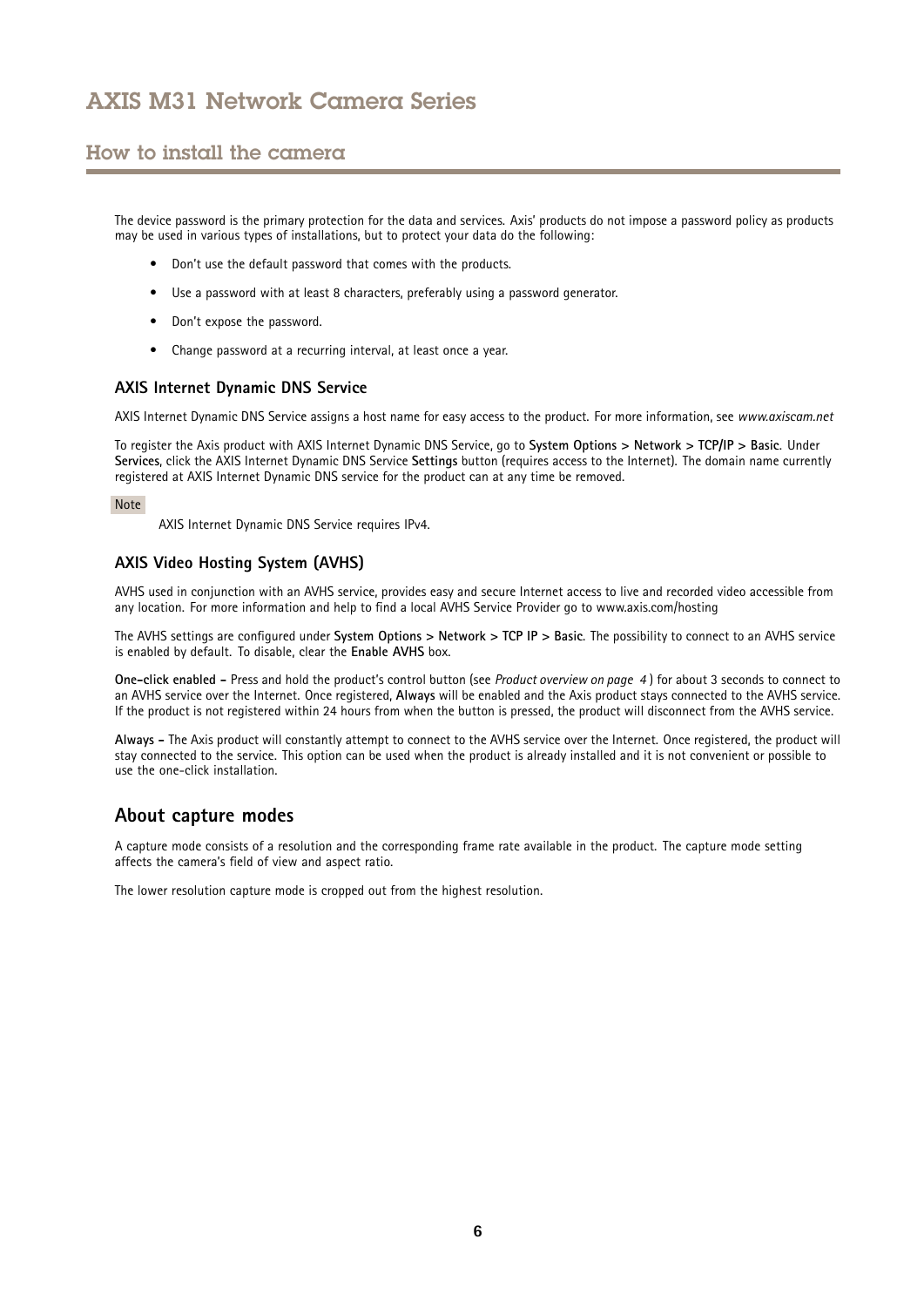## <span id="page-6-0"></span>How to install the camera



The image shows how the field of view and aspect ratio can change between two different capture modes.

#### **How to select capture mode**

What capture mode to choose depends on the requirements of frame rate and resolution for the specific surveillance setup. For specifications about available capture modes, see the product's datasheet. To find the latest version of the datasheet, go to *axis.com*

### **How to choose video compression format**

Decide which compression method to use based on your viewing requirements, and on the properties of your network. The available options are:

#### **Motion JPEG**

Motion JPEG or MJPEG is <sup>a</sup> digital video sequence that is made up of <sup>a</sup> series of individual JPEG images. These images are then displayed and updated at <sup>a</sup> rate sufficient to create <sup>a</sup> stream that shows constantly updated motion. For the viewer to perceive motion video the rate must be at least <sup>16</sup> image frames per second. Full motion video is perceived at <sup>30</sup> (NTSC) or <sup>25</sup> (PAL) frames per second.

The Motion JPEG stream uses considerable amounts of bandwidth, but provides excellent image quality and access to every image contained in the stream.

#### **H.264 or MPEG-4 Part 10/AVC**

Note

H.264 is <sup>a</sup> licensed technology. The Axis product includes one H.264 viewing client license. Installing additional unlicensed copies of the client is prohibited. To purchase additional licenses, contact your Axis reseller.

H.264 can, without compromising image quality, reduce the size of <sup>a</sup> digital video file by more than 80% compared to the Motion JPEG format and by as much as 50% compared to the MPEG-4 standard. This means that less network bandwidth and storage space are required for <sup>a</sup> video file. Or seen another way, higher video quality can be achieved for <sup>a</sup> given bitrate.

#### **H.265 or MPEG-H Part 2/HEVC**

Note

H.265 is licensed technology. The Axis product includes one H.265 viewing client license. Installing additional unlicensed copies of the client is prohibited. To purchase additional licenses, contact your Axis reseller.

## **How to reduce bandwidth and storage**

#### Important

If you reduce the bandwidth it can result in less details in the picture.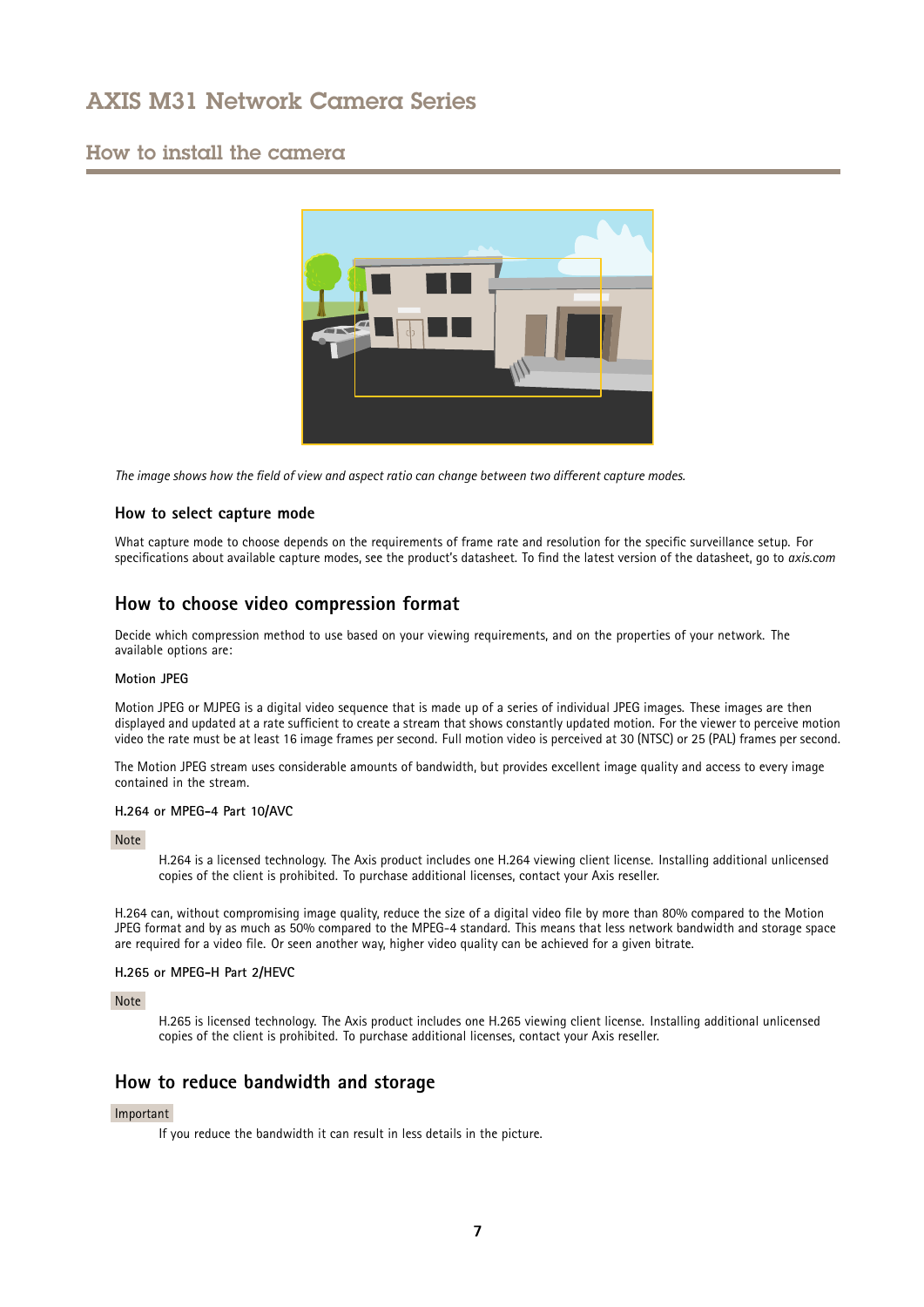### <span id="page-7-0"></span>How to install the camera

- 1. Go to live view and select **H.264/H.265**.
- 2. Go to **Settings <sup>&</sup>gt; Stream**.
- 3. Do one or more of the following:
	- -Turn on the Zipstream functionality and select the desired level.

#### Note

The zipstream settings are used for both H.264 and H.265.

- Turn on dynamic GOP and set <sup>a</sup> high GOP length value.
- Increase the compression.
- Turn on dynamic FPS.

## **How to reduce noise in low-light conditions**

To reduce noise in low-light conditions, you can adjust one or more of the following settings:

• Make sure that the exposure mode is automatic.

#### Note

Increasing the max shutter value can result in motion blur.

- The shutter speed should be as slow as possible, which means you should set max shutter to the highest possible value.
- Reduce sharpness in the image.

### **How to select exposure mode**

There are several exposure mode options in the camera that adjusts aperture, shutter speed, and gain to improve image quality for specific surveillance scenes. In the **Image** tab, select between the following options:

- For most use cases, select **Automatic** exposure.
- For environments with certain artificial lighting, for example fluorescent lighting, select **Flicker-free**.

Select the same frequency as the power line frequency.

• For environments with certain artificial light and bright light, for example outdoors with fluorescent lighting at night and sun during daytime, select **Flicker-reduced**.

Select the same frequency as the power line frequency.

• To lock the current exposure settings, select **Hold current**.

### **How to maximize details in an image**

#### Important

If you maximize details in an image, bitrate increases and might lead to reduced frame rate.

- Make sure to select capture mode that has the highest resolution.
- Set compression as low as possible.
- Select MJPEG streaming.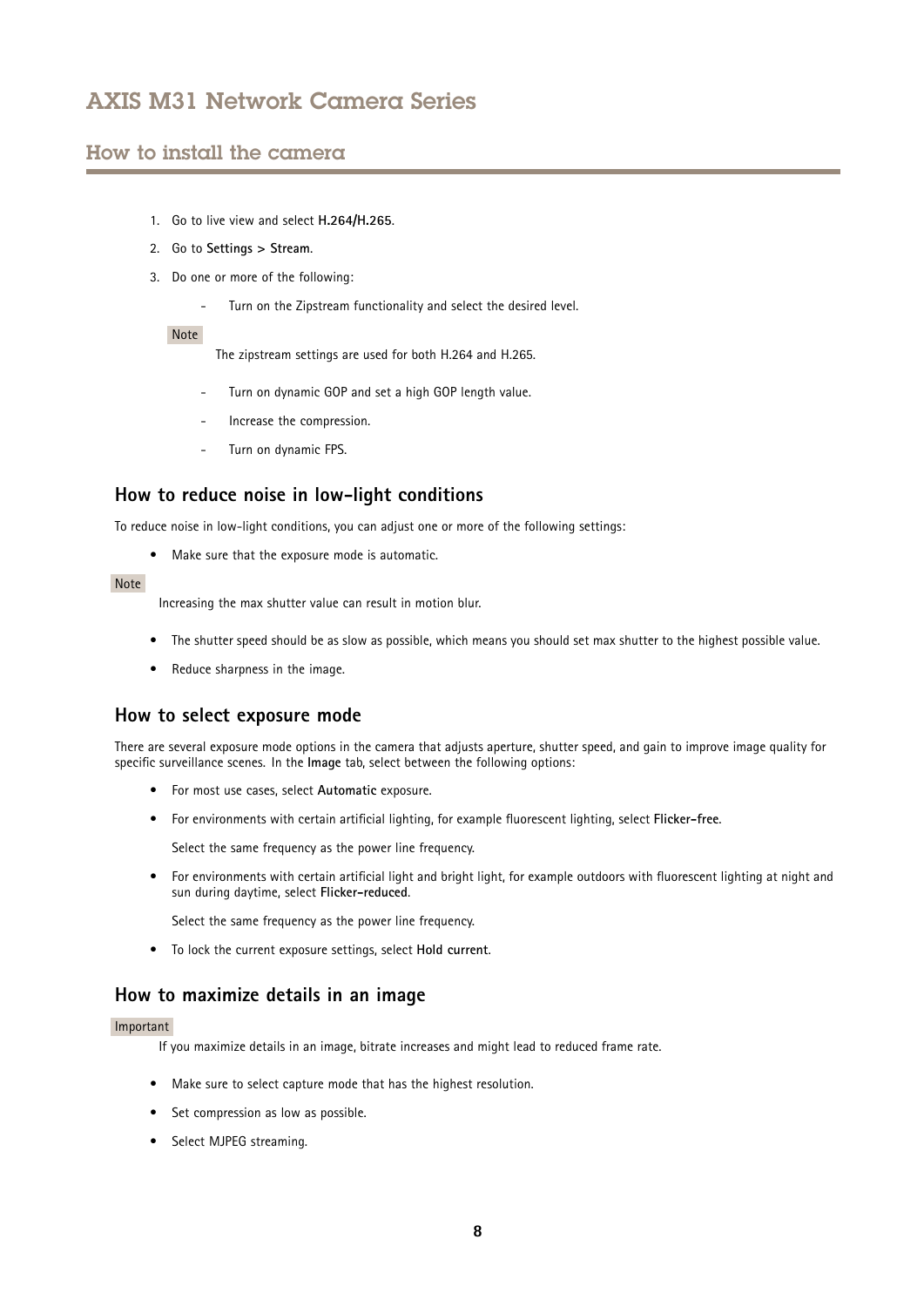## <span id="page-8-0"></span>How to install the camera

• Turn off the Zipstream functionality.

## **How to trigger an action**

- 1. Go to **Settings <sup>&</sup>gt; System <sup>&</sup>gt; Events** to set up an action rule. The action rule defines when the product will perform certain actions. Action rules can be setup as scheduled, recurring, or for example, triggered by motion detection.
- 2. Select what **Trigger** must be met to trigger the action. If you specify more than one trigger for the action rule, all of them must be met to trigger the action.
- 3. Select which **Action** the camera should perform when the conditions are met.

#### Note

If you make changes to an active action rule, the action rule needs to be restarted for the changes to take effect.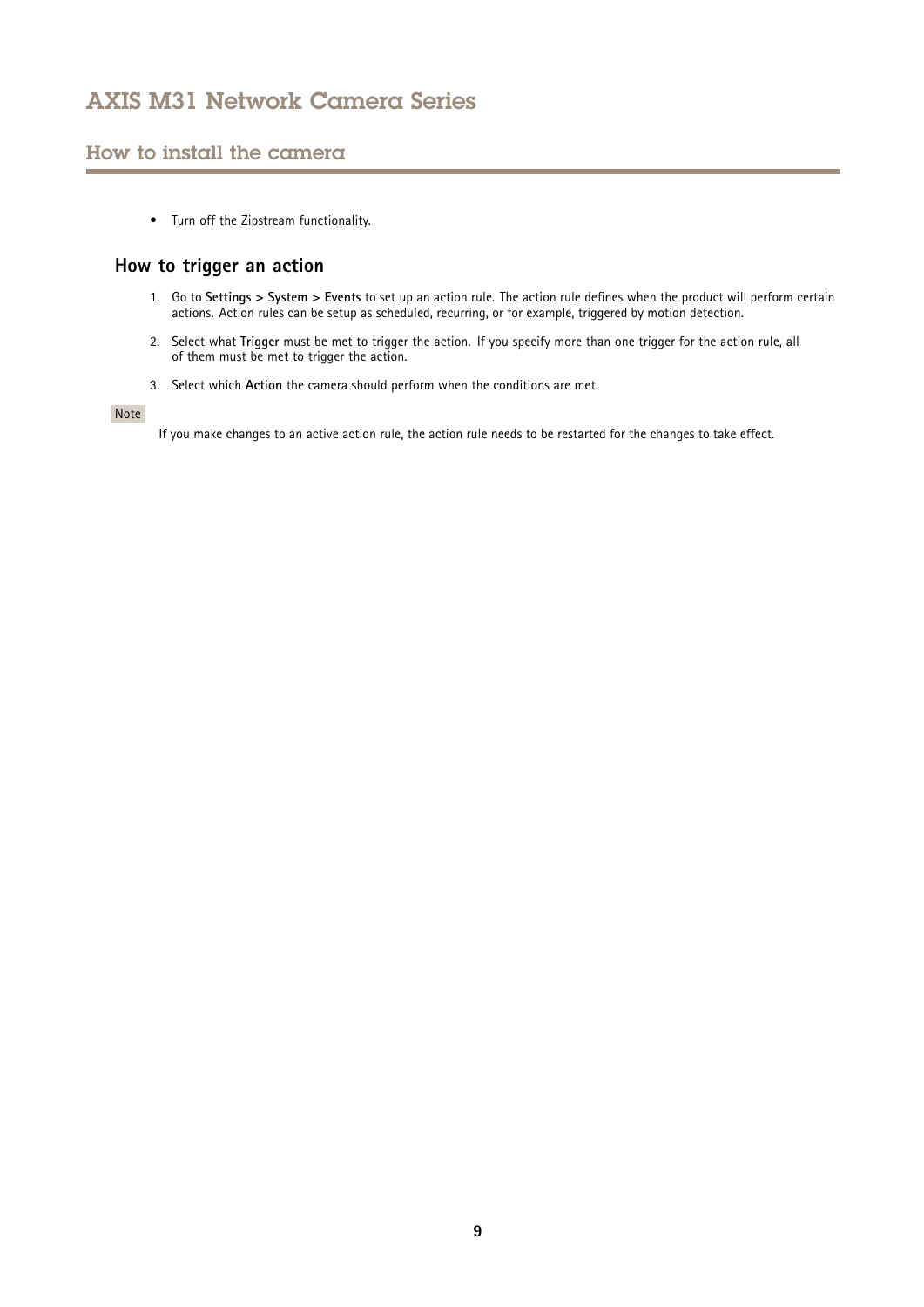## <span id="page-9-0"></span>Troubleshooting

### Troubleshooting

### **How to reset to factory default settings**

#### Important

Reset to factory default should be used with caution. A reset to factory default resets all settings, including the IP address, to the factory default values.

To reset the product to the factory default settings:

- 1. Disconnect power from the product.
- 2. Press and hold the control button while reconnecting power. See *Product [overview](#page-3-0)*.
- 3. Keep the control button pressed for 15–30 seconds until the status LED indicator flashes amber.
- 4. Release the control button. The process is complete when the status LED indicator turns green. The product has been reset to the factory default settings. If no DHCP server is available on the network, the default IP address is 192.168.0.90
- 5. Use the installation and management software tools to assign an IP address, set the password, and access the video stream.

The installation and management software tools are available from the support pages on *axis.com/support*

### **How to check the current firmware**

Firmware is the software that determines the functionality of network devices. One of your first actions when troubleshooting <sup>a</sup> problem should be to check the current firmware version. The latest version may contain <sup>a</sup> correction that fixes your particular problem.

To check the current firmware:

- 1. Go to the product's webpage.
- 2. Click on the help menu.
- 3. Click **About**.

### **How to upgrade the firmware**

#### Important

Preconfigured and customized settings are saved when the firmware is upgraded (provided that the features are available in the new firmware) although this is not guaranteed by Axis Communications AB.

#### Note

When you upgrade the product with the latest firmware, the product receives the latest functionality available. Always read the upgrade instructions and release notes available with each new release before upgrading the firmware. To find the latest firmware and the release notes, go to *axis.com/support/firmware*

- 1. Download the latest firmware file to your computer, available free of charge at *axis.com/support/firmware*
- 2. Log in to the product as an administrator.

#### Note

It is important that the product remains connected to the power source throughout the upgrade process.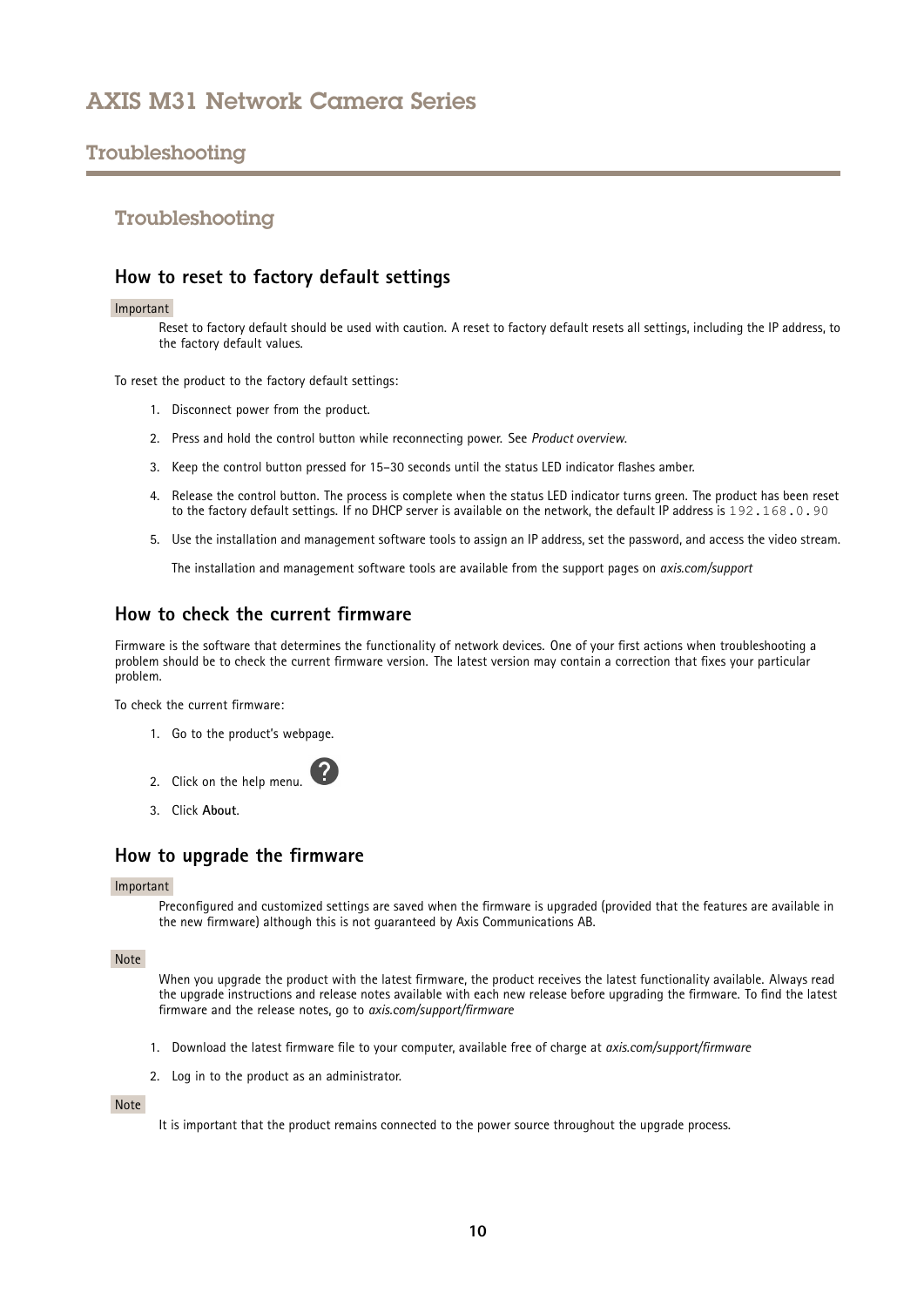# <span id="page-10-0"></span>Troubleshooting

3. Go to **Settings <sup>&</sup>gt; System <sup>&</sup>gt; Maintenance** in the product's webpage and follow the instructions. When the upgrade has finished, the product restarts automatically.

AXIS Camera Management can be used for multiple upgrades. Find out more at *axis.com/products/axis-camera-management*

## **Technical issues, clues and solutions**

If you can't find what you're looking for here, try the troubleshooting section at *axis.com/support*

| Problems upgrading the firmware |                                                                                                                                                                                                                                               |  |
|---------------------------------|-----------------------------------------------------------------------------------------------------------------------------------------------------------------------------------------------------------------------------------------------|--|
| Firmware upgrade failure        | If the firmware upgrade fails, the product reloads the previous firmware. The most common reason<br>is that the wrong firmware file has been uploaded. Check that the name of the firmware file<br>corresponds to your product and try again. |  |

#### **Problems setting the IP address**

| The product is located on a<br>different subnet | If the IP address intended for the product and the IP address of the computer used to access the<br>product are located on different subnets, you cannot set the IP address. Contact your network<br>administrator to obtain an IP address.                                                                                                                                                                                |
|-------------------------------------------------|----------------------------------------------------------------------------------------------------------------------------------------------------------------------------------------------------------------------------------------------------------------------------------------------------------------------------------------------------------------------------------------------------------------------------|
| The IP address is being used                    | Disconnect the Axis product from the network. Run the ping command (in a Command/DOS                                                                                                                                                                                                                                                                                                                                       |
| by another device                               | window, type ping and the IP address of the product):                                                                                                                                                                                                                                                                                                                                                                      |
|                                                 | • If you receive: Reply from <ip address="">: bytes=32; time=10<br/>this means that the IP address may already be in use by another device on the network.<br/>Obtain a new IP address from the network administrator and reinstall the product.<br/>• If you receive: Request timed out, this means that the IP address is available<br/>for use with the Axis product. Check all cabling and reinstall the product.</ip> |
| Possible IP address conflict                    | The static IP address in the Axis product is used before the DHCP server sets a dynamic address.                                                                                                                                                                                                                                                                                                                           |
| with another device on the                      | This means that if the same default static IP address is also used by another device, there may                                                                                                                                                                                                                                                                                                                            |
| same subnet                                     | be problems accessing the product.                                                                                                                                                                                                                                                                                                                                                                                         |

## **The product cannot be accessed from <sup>a</sup> browser**

| Cannot log in                                        | When HTTPS is enabled, ensure that the correct protocol (HTTP or HTTPS) is used when attempting<br>to log in. You may need to manually type http or https in the browser's address field.                                                                                                                          |
|------------------------------------------------------|--------------------------------------------------------------------------------------------------------------------------------------------------------------------------------------------------------------------------------------------------------------------------------------------------------------------|
|                                                      | If the password for the user root is lost, the product must be reset to the factory default settings.<br>See How to reset to factory default settings.                                                                                                                                                             |
| The IP address has been<br>changed by DHCP           | IP addresses obtained from a DHCP server are dynamic and may change. If the IP address has<br>been changed, use AXIS IP Utility or AXIS Camera Management to locate the product on the<br>network. Identify the product using its model or serial number, or by the DNS name (if the name<br>has been configured). |
|                                                      | If required, a static IP address can be assigned manually. For instructions, go to <i>axis.com/support.</i>                                                                                                                                                                                                        |
| Certificate error when using<br>IEEE 802.1X          | For authentication to work properly, the date and time settings in the Axis product must be<br>synchronized with an NTP server. Go to Settings $>$ System $>$ Date and time                                                                                                                                        |
| The product is accessible locally but not externally |                                                                                                                                                                                                                                                                                                                    |

| Router configuration | Check that your router allows incoming data traffic to the Axis product. The router must support<br>$U\text{PnP}^*$ |
|----------------------|---------------------------------------------------------------------------------------------------------------------|
| Firewall protection  | Check the Internet firewall with your network administrator.                                                        |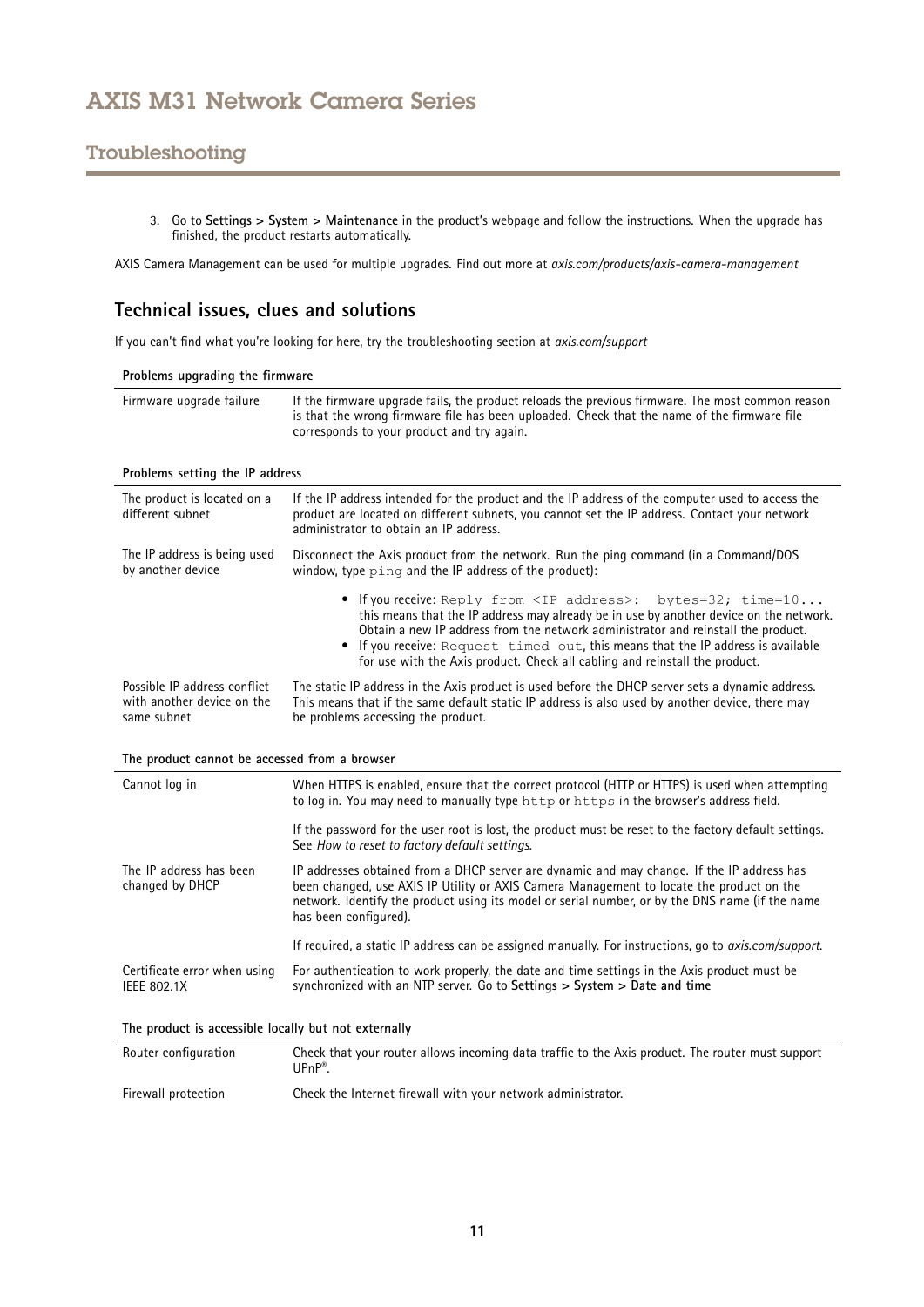## <span id="page-11-0"></span>Troubleshooting

| Problems with streaming           |                                                                                                                                                                                                                                                                                                                                                                                                                                                                                                                                                                                                                               |
|-----------------------------------|-------------------------------------------------------------------------------------------------------------------------------------------------------------------------------------------------------------------------------------------------------------------------------------------------------------------------------------------------------------------------------------------------------------------------------------------------------------------------------------------------------------------------------------------------------------------------------------------------------------------------------|
| Multicast H.264 only              | Check if your router supports multicasting, or if the router settings between the client and the                                                                                                                                                                                                                                                                                                                                                                                                                                                                                                                              |
| accessible by local clients       | product need to be configured. The TTL (Time To Live) value may need to be increased.                                                                                                                                                                                                                                                                                                                                                                                                                                                                                                                                         |
| No multicast H.264                | Check with your network administrator that the multicast addresses used by the Axis product                                                                                                                                                                                                                                                                                                                                                                                                                                                                                                                                   |
| displayed in the client           | are valid for your network.                                                                                                                                                                                                                                                                                                                                                                                                                                                                                                                                                                                                   |
|                                   | Check with your network administrator to see if there is a firewall preventing viewing.                                                                                                                                                                                                                                                                                                                                                                                                                                                                                                                                       |
| Poor rendering of H.264           | Ensure that your graphics card is using the latest driver. The latest drivers can usually be                                                                                                                                                                                                                                                                                                                                                                                                                                                                                                                                  |
| images                            | downloaded from the manufacturer's website.                                                                                                                                                                                                                                                                                                                                                                                                                                                                                                                                                                                   |
| Color saturation is different     | Modify the settings for your graphics adapter. Go to the adapter's documentation for more                                                                                                                                                                                                                                                                                                                                                                                                                                                                                                                                     |
| in H.264 and Motion JPEG          | information.                                                                                                                                                                                                                                                                                                                                                                                                                                                                                                                                                                                                                  |
| Lower frame rate than<br>expected | • See Performance considerations on page 12.<br>Reduce the number of applications running on the client computer.<br>Limit the number of simultaneous viewers.<br>Check with the network administrator that there is enough bandwidth available.<br>Lower the image resolution.<br>In the product's webpage, set a capture mode that prioritizes frame rate. Changing the<br>capture mode to prioritize frame rate might lower the maximum resolution depending<br>on the product used and capture modes available.<br>The maximum frames per second is dependent on the utility frequency (60/50 Hz) of<br>the Axis product. |
| Can't select H.265 encoding       | Web browsers do not support H.265 decoding. Use a video management system or application                                                                                                                                                                                                                                                                                                                                                                                                                                                                                                                                      |
| in live view                      | supporting H.265 decoding.                                                                                                                                                                                                                                                                                                                                                                                                                                                                                                                                                                                                    |

## **Performance considerations**

When setting up your system, it is important to consider how various settings and situations affect the performance. Some factors affect the amount of bandwidth (the bitrate) required, others can affect the frame rate, and some affect both. If the load on the CPU reaches its maximum, this also affects the frame rate.

The following factors are the most important to consider:

- High image resolution or lower compression levels result in images containing more data which in turn affects the bandwidth.
- •Access by large numbers of Motion JPEG or unicast H.264 clients affects the bandwidth.
- • Simultaneous viewing of different streams (resolution, compression) by different clients affects both frame rate and bandwidth.

Use identical streams wherever possible to maintain <sup>a</sup> high frame rate. Stream profiles can be used to ensure that streams are identical.

- Accessing Motion JPEG and H.264 video streams simultaneously affects both frame rate and bandwidth.
- Heavy usage of event settings affects the product's CPU load which in turn affects the frame rate.
- •Using HTTPS may reduce frame rate, in particular if streaming Motion JPEG.
- •Heavy network utilization due to poor infrastructure affects the bandwidth.
- •Viewing on poorly performing client computers lowers perceived performance and affects frame rate.
- • Running multiple AXIS Camera Application Platform (ACAP) applications simultaneously may affect the frame rate and the general performance.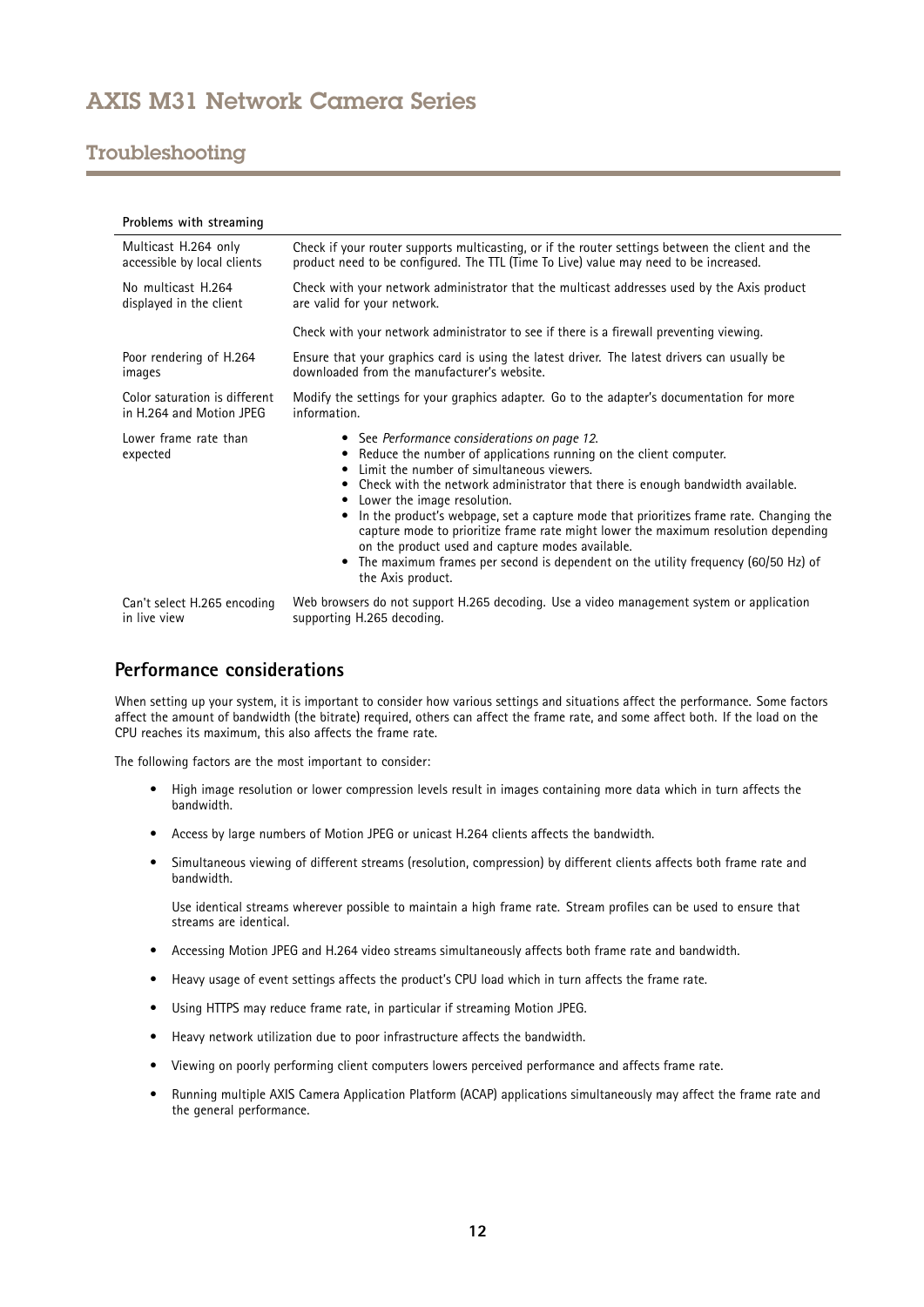## <span id="page-12-0"></span>Specifications

## Specifications

To find the latest version of the product's datasheet, go to the product page on *axis.com* and locate **Support & Documentation**.

## **LED Indicators**

| Status LED | Indication                                                                          |
|------------|-------------------------------------------------------------------------------------|
| Unlit      | Connection and normal operation.                                                    |
| Green      | Shows steady green for 10 seconds for normal operation after startup completed.     |
| Amber      | Steady during startup. Flashes during firmware upgrade or reset to factory default. |
| Amber/Red  | Flashes amber/red if network connection is unavailable or lost.                     |
| Red        | Firmware upgrade failure.                                                           |

## **SD card slot**

### *NOTICE*

- Risk of damage to SD card. Do not use sharp tools, metal objects, or excessive force when inserting or removing the SD card. Use your fingers to insert and remove the card.
- Risk of data loss and corrupted recordings. Do not remove the SD card while the product is running. Unmount the SD card from the product's webpage before removal.

This product supports microSD/microSDHC/microSDXC cards (not included).

For SD card recommendations, see *axis.com*

## **Buttons**

### **Control button**

The control button is used for:

- Resetting the product to factory default settings. See *How to reset to factory default [settings](#page-9-0) on page [10](#page-9-0)*.
- Connecting to an AXIS Video Hosting System service. To connect, press and hold the button for about 3 seconds until the status LED flashes green.

## **Connectors**

#### **Network connector**

RJ45 Ethernet connector with Power over Ethernet (PoE).